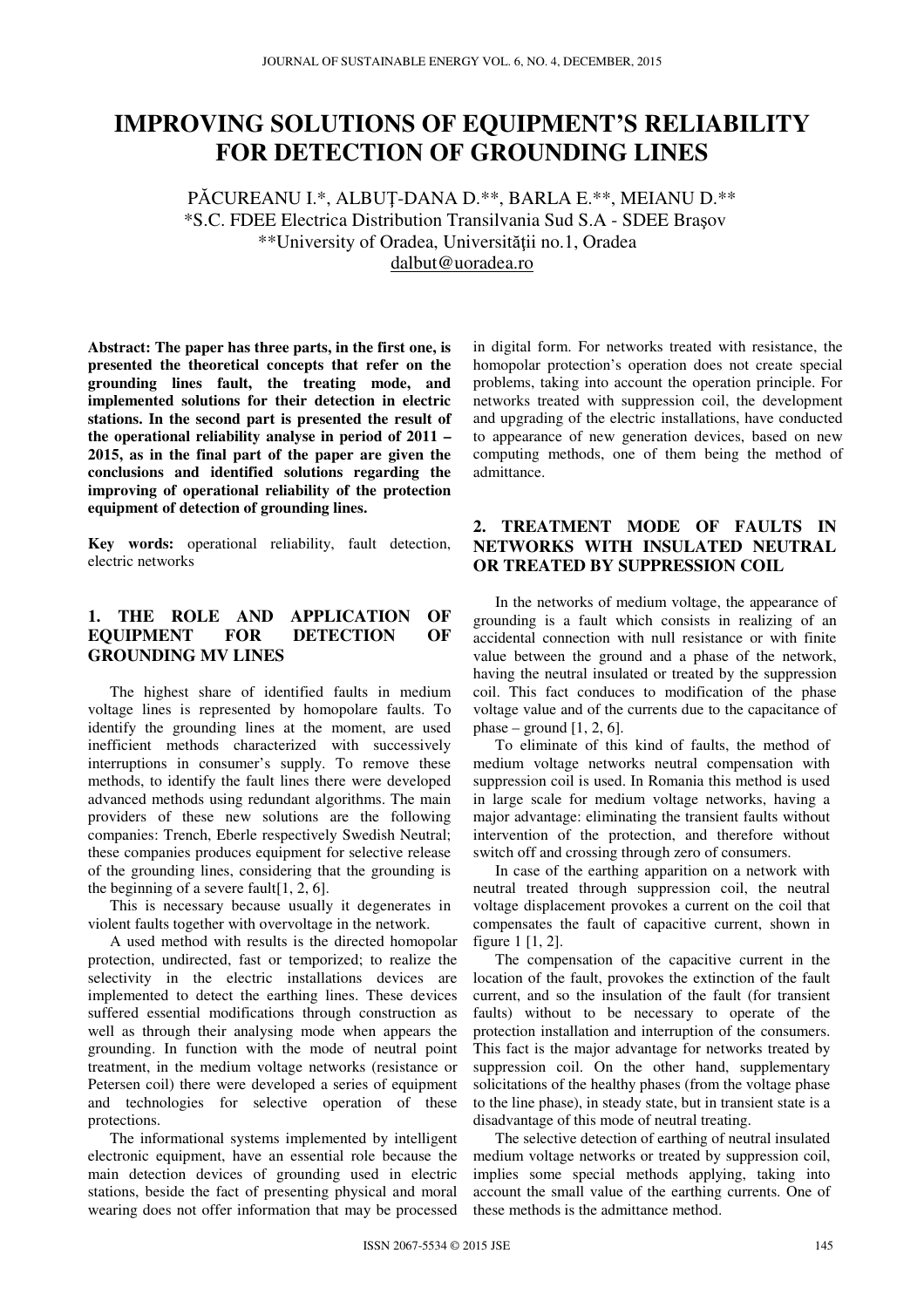

**Fig.1 – Equivalent scheme of a neutral treated network through suppression coil with earthing** [1, 2]

| Tabelul 1 – Volume of analysed equipment |  |  |  |
|------------------------------------------|--|--|--|
|------------------------------------------|--|--|--|

### **3. IMPLEMENTED SOLUTIONS IN ELECTRIC STATIONS**

The implemented digital equipment within the projects realises an automation correlation of the suppression coil in function with the distribution network's configuration with neutral treated by the suppression coil, and beside the automatic adjusting this equipment realises a selective detection of the earthing lines.

TRENCH equipment are composed from an adjustable suppression coil combined with an automatic control of capacitive current compensation and a selective equipment with high sensitivity for earthing detection.

In table 1 is the volume of analysed equipment presented, and the installations within this equipment are mounted in function with the neutral treated mode.

| No. | Installation                   | Equipment        | <b>Neutral</b><br>treated mode | An PIF |
|-----|--------------------------------|------------------|--------------------------------|--------|
|     | Station 110/20 kV STUPINI      | <b>EFD</b>       | <b>BSRC</b>                    | 2012   |
|     | Station 110/20 kV POIANA       | 2 module EFD/EFC | <b>BSRC</b>                    | 2012   |
| 3   | Station 110/20 kV GHIMBAV      | <b>EFD/EFC</b>   | <b>BSRC</b>                    | 2005   |
|     | Station 110/20 kV HĂRMAN       | 2 module EFD/EFC | <b>BSRC</b>                    | 2010   |
|     | Station 110/20/6 kV BARTOLOMEU | 2 module EFD/EFC | <b>BSRC</b>                    | 2011   |
|     | Station 110/20/6 kV TOHAN      | <b>EFD/EFC</b>   | <b>BSRC</b>                    | 2011   |
|     | Station 110/20 kV CRISTIAN     | <b>EFD</b>       | <b>BSRC</b>                    | 2013   |
|     |                                |                  |                                |        |

# **4. RESULT OF OPERATIONAL RELIABILITY ANALYSE IN PERIOD OF 2003 - 2015**

The paper has had the aim to analyse the operation of the mounted equipment in electric stations within FDEE South – Transilvania CEM 110 kV Brasov.

To realize the study, there were analysed the data in period of 2003 – 2015. As source of analyse were regarded the reports, realised by dispatcher compartment and the synthetized data by Informatica CPRAM. The data were selected in function with the type of protection of the analysed elements.

The processed data in this period are synthetized in table 2. In this analyse there are not included the obtained results from directed homopolare protections' analyse, implemented in digital equipment for networks treated with BSRC.

**Table 2. Operation of protection in the analysed period** 

| <b>Treated networks with</b><br>coils | <b>Numerical protection</b> |         |  |  |
|---------------------------------------|-----------------------------|---------|--|--|
| Total number of actions               | 91                          | $100\%$ |  |  |
| Number of right actions               | 43                          |         |  |  |
| Number of wrong actions               | 36                          |         |  |  |
| Number of refuses                     | 12                          | 13      |  |  |

After the data processing from the table 2, results the distributions presented in figure 2.



**Fig.2. Percent of number of action for protections in 2011 – 2015** 

It can be observed a high weight of wrong actions of numerical homopolare protections, identified by the analysed events, as the main source being the human mistake in programming. In case of the classical relays the errors occurs due to the technical and ethical wear of the equipment.

In this sense, there were identified the main types of equipment which have determinate the fault operations, namely, the equipment of TRENCH type, by these were identified faults of some components, it were verified by the manufacturer. The works were carried under warranty.

The wrong actions of the classical equipment appear due to the outdated life time of the equipment.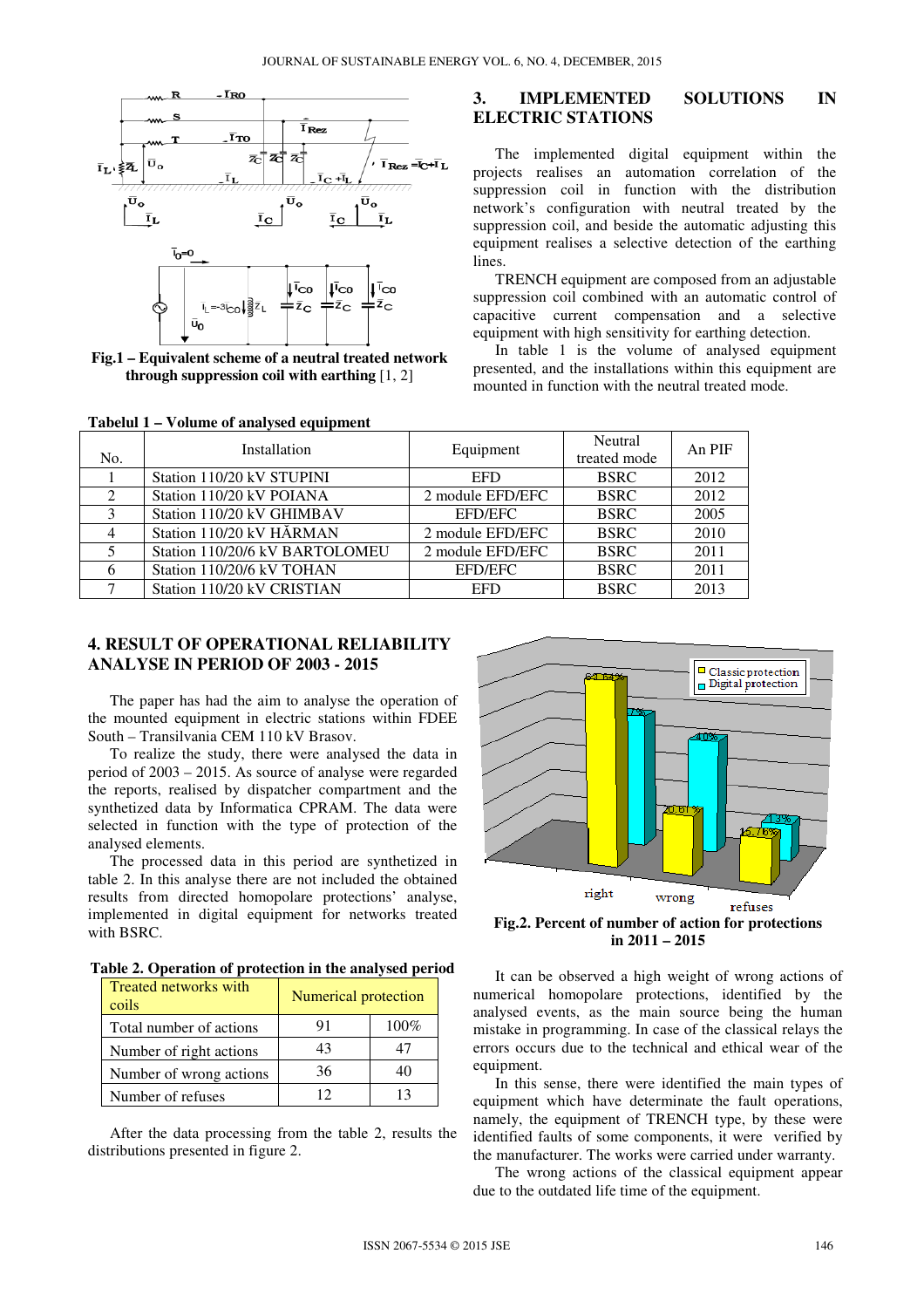The assessment of the protections behaviour will be made by the intensity correct, wrong and refuse actions.

After the data processing from table 3, results the distributions given in figure 3, 4 and 5.<br>Digital protection



**Fig.3 – Percent of number of action for TRENCH equipment used in networks treated by suppression coil in period 2011 – 2015** 

| Type of equipment          | Number of $\lambda c$<br>mounted $\begin{bmatrix} \lambda c \\ \text{In}^{-1} \end{bmatrix}$ $\begin{bmatrix} \lambda i \\ \text{In}^{-1} \end{bmatrix}$ $\begin{bmatrix} \lambda r \\ \text{In}^{-1} \end{bmatrix}$ |     |     |  |
|----------------------------|----------------------------------------------------------------------------------------------------------------------------------------------------------------------------------------------------------------------|-----|-----|--|
| <b>Numerical equipment</b> |                                                                                                                                                                                                                      |     |     |  |
| <b>TRENCH</b>              | 10                                                                                                                                                                                                                   | 4.2 | 3.6 |  |

**Table 3. The analyse of numerical protections** 

The presented indices analysing, has as aim to identify the error sources of the equipment and proposing some solutions basing on the obtained results. The above figure identifies o poor functioning of digital equipment, requiring a detailed analyse of its, especially, of the programming mode. It is mentioned, that the aims of the made changes have had to reduce the number of wrong releasing.

**Table 4. Matrix analyse of the numerical protection in 2012** 

| $\Delta t_i$ | $\delta n_p$ | δ                         | δ   | $\boldsymbol{\delta}$ | $\mathbf{N}_{(0)}$ | δ                        | $\mathbf{n}_{\text{int}}$ | $n_{ref}$ | $\mathbf{n}_{\text{er}}$ | $n_c$ |
|--------------|--------------|---------------------------|-----|-----------------------|--------------------|--------------------------|---------------------------|-----------|--------------------------|-------|
|              |              | $\mathbf{n}_{\text{sol}}$ | int | $n_{\underline{ref}}$ |                    | $\mathbf{n}_{\text{er}}$ |                           |           |                          |       |
| 1            | 4            | 4                         | 0   | 1                     | 10                 | 0                        | 0                         | 0         | 0                        | 9     |
| 2            | 0            | 0                         | 0   | 0                     | 10                 | 0                        | $\overline{0}$            | 0         | 0                        | 10    |
| 3            | 3            | 3                         | 0   | 0                     | 10                 | 0                        | $\overline{0}$            | 0         | 0                        | 10    |
| 4            | 1            | 1                         | 0   | 0                     | 10                 | 0                        | 0                         | 0         | 0                        | 10    |
| 5            | 5            | 5                         | 1   | 1                     | 10                 | 4                        | 1                         | 1         | 1                        | 9     |
| 6            | 4            | 4                         | 1   | 1                     | 10                 | 2                        | $\overline{0}$            | 0         | 0                        | 9     |
| 7            | 1            | 1                         | 0   | 0                     | 10                 | 0                        | $\overline{0}$            | 0         | 0                        | 10    |
| 8            | 0            | 0                         | 0   | 0                     | 10                 | 0                        | 0                         | 0         | 0                        | 10    |
| 9            | 9            | 9                         | 1   | 1                     | 10                 | 7                        | 1                         | 1         | 2                        | 8     |
| 10           | 0            | 0                         | 0   | 0                     | 10                 | 0                        | 0                         | 0         | 0                        | 10    |
| 11           | 2            | 2                         | 0   | 0                     | 10                 | 1                        | 1                         | 0         | 1                        | 9     |
| 12           | 0            | $\theta$                  | 0   | 0                     | 10                 | $\overline{0}$           | 0                         | 0         | 0                        | 10    |

In table 2 and 3 – were presented the values of the following parameters [4, 5, 7,8, 9]:

∆**ti** - period of supervision

**δnp** - number of primary events, which appeared in the respective period

**δnsol** – number of requests to which the security installations were subjected in the period  $\Delta t_i$ 

δ**nint** – number of installations which operated unexpected under stress in period of  $\Delta t_i$ 

δ**nref** – the number of installations that refused the operation in period of  $\Delta t_i$ ;

 $N_{(0)}$  - the number of installations of respectively type being in operation from the beginning of the analyse

δ**ner** - number of installations that gave a wrong answer to the request in period of  $\Delta t_i$ ;

**n**<sub>int</sub> - cumulated number of installations of respectively type that until to  $t_i$  moment operated unexpected

 $n_{ref}$  - cumulated number of installations that till  $t_i$  moment refused the operation in case of request

 $n_{er}$  - cumulated number of installations that till  $t_i$  moment have transmitted wrong answers to the requests

**nc** – number of installations that do not operate wrong till ti moment,

In this case, the transfer of operational intensity of the wrong answers has the following distribution, figure 3.



**for protections in 2012** 

In this case, the operational intensity of unexpected operations transfer has the distribution in figure 4.



**Fig.4. Operational intensity of unexpected operations transfer in 2012**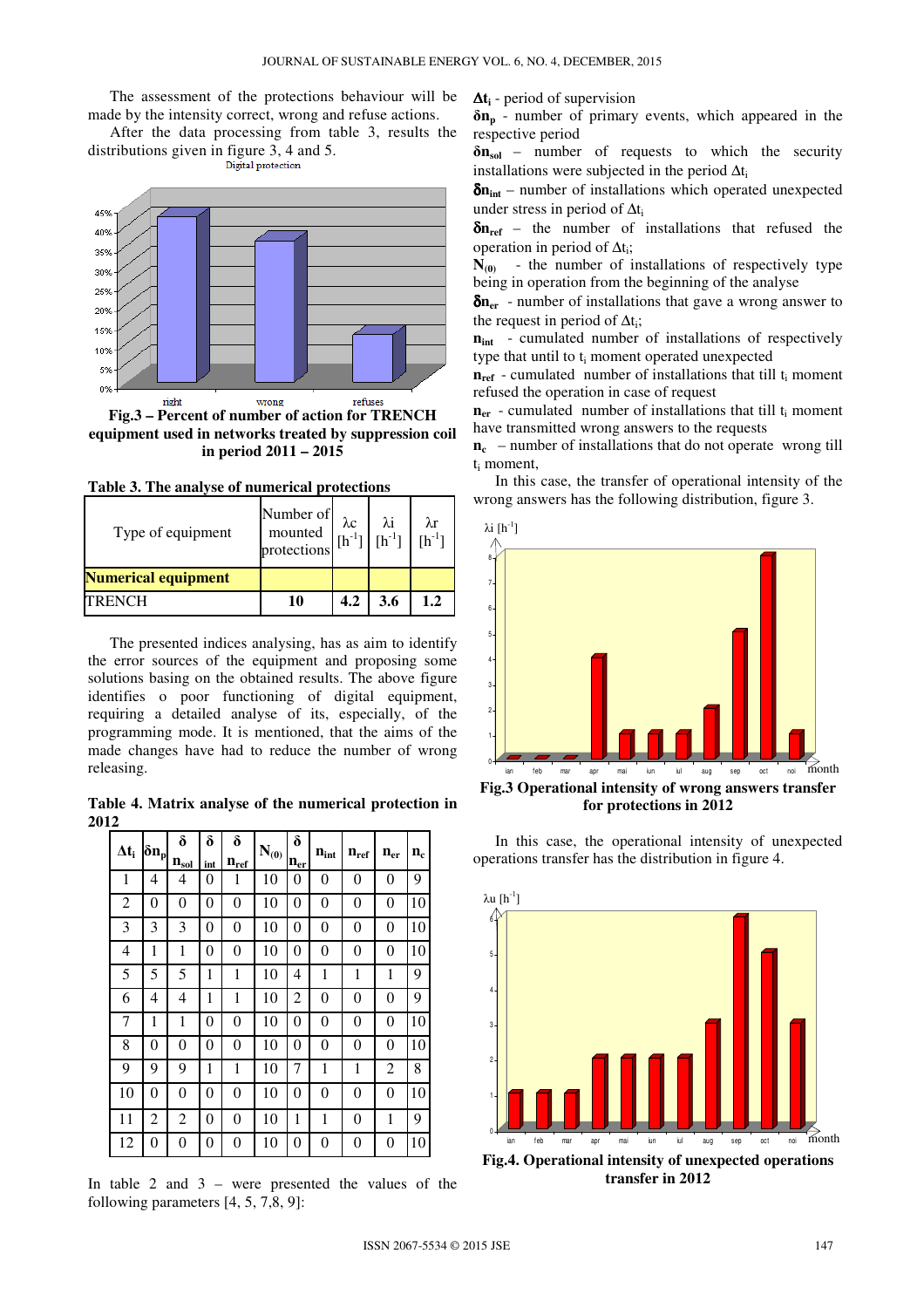In this case, the operational intensity of refuse has a distribution in figure 5.



#### **5. IDENTIFIED SOLUTIONS TO IMPROVE THE OPERATIONAL RELIABILITY**

After the analyse of the presented main problems and of the obtained data from exploitation, the conclusion regarding the main reason of the wrong actions are the human errors, improperly chosen technical solutions, as well as the equipment's improper programming.

To improve the operational reliability of the equipment to find the earthing, there were identified the following solutions to reduce the wrong releases:

- $\triangleright$  To verify the displayed value of the network impedance;
- $\triangleright$  To verify the homopolare toroidal transformers through angles, saturation, and connection realizing mode;
- Deactivation of discontinuous releasing of grounding function, because it is not necessary and generates wrong operations, due to the advanced wear of the cables. After an operation it is necessary to cancel the detection, because for a correct analyse the equipment needs a minimal time of the network configuration recalculation. It is necessary the realising delay with 2 seconds, allowing so the operation of the protections current sectioning;
- The configuration of the equipment so as to emit a single pulse of releasing, avoiding multiple wrong releasing;
- $\triangleright$  To verify the toroidal transfomer's characteristics through angle analyse, of the saturation diagram and of the mode of connection's realization;
- $\triangleright$  To verify the stability of displayed phasor values (it is verified the value of  $90^{\circ}$  of the angle between Uo and homopolar currents for each line);
- $\triangleright$  After an operation it is necessary to cancel the detection, because for a correct analyse, the equipment needs a minimum time to recalculate the network's configuration;
- It is necessary to delay the releasing with  $2 3.5$ seconds, allowing the operation of the currents sectioning protection;
- $\triangleright$  The equipment's configuration so that to emit a single impulse of releasing, avoiding the wrong multiple releasing;
- $\triangleright$  The equipment's configuration in function with the network's characteristics.

### **6. RESULTS OF OPERATIONAL RELIABILITY ANALYSE OF THE TRENCH EQUIPMENT IN PERIOD OF 2013 - 2015**

The data processed in period of October 2013 – May 2014 are presented in table 5.

|                 |  |  | Table 5. The operation of the protections in the |  |
|-----------------|--|--|--------------------------------------------------|--|
| analysed period |  |  |                                                  |  |

| <b>Ph</b> networks treated<br>coil | Protection<br><b>TRENCH</b> |         |  |
|------------------------------------|-----------------------------|---------|--|
| Total number of actions            | 31                          | 100%    |  |
| Number of correct<br>actions       | 28                          | 93.4%   |  |
| Number of fault actions            |                             | $3.3\%$ |  |
| Number of refuses                  |                             | $3.3\%$ |  |

It can be seen a high weight of correct actions number for homopolar protections, using TRENCH equipment with new implemented solutions identified after the wrong operations (fig.6).

The appreciation of the protection behaviour will be made by the correct, incorrect actions intensity and of the refuse. All these will be determined using the data from table 7, referring to the number of correct actions, number of incorrect actions, respectively, the number of the refuses for all type of protection using the following relations [3, 4, 5, 7, 8, 9, 10, 11]:

$$
\lambda_c = \frac{Number\ of\ correct\ actions}{Number\ of\ the\ installed\ elements} \tag{1}
$$

where  $\lambda_c$  is the number of correct actions;

$$
\lambda_i = \frac{Number\ of\ incorrect\ actions}{Number\ of\ installed\ elements} \tag{2}
$$

where  $\lambda_i$  is the intensity of the incorrect actions;

$$
\lambda_r = \frac{Number\ of\ refuses}{Number\ of\ installed\ elements} \tag{3}
$$

where  $\lambda_r$  is the intensity of the refuse.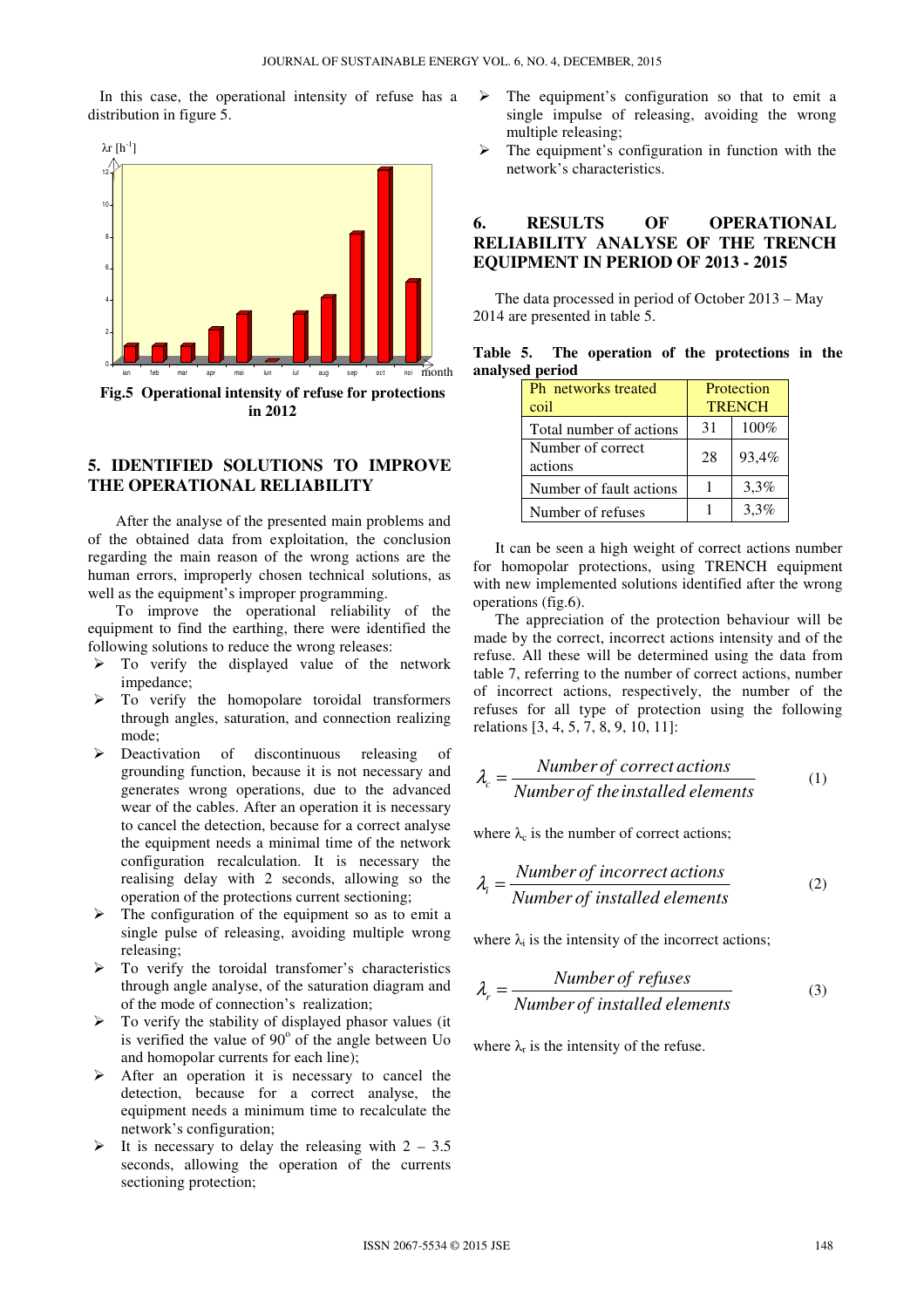

**Fig 6. Intensity of action for TRENCH equipment used in networks with suppression coils** 

Applying the relations  $(1)$ ,  $(2)$ , and  $(3)$  the table 6 is completed.

**Table 6. The analyse of numerical protections** 

| Type of<br>equipment's | Number of<br>mounted<br>protections | $\lambda c$<br>$[h^{-1}]$ | λi<br>$[h^{-1}]$ | λr<br>$rh^{-1}$ |
|------------------------|-------------------------------------|---------------------------|------------------|-----------------|
| <b>TRENCH</b>          |                                     | 2.8                       |                  |                 |

After the data processing from table 6, results the distributions presented in figure 7and 8.

The analyse of presented indices as aim has to identify the error sources of the equipment and to propose some new solutions basing on the obtained results. The above figure identifies a poor operation of the digital equipment, making a detailed verification of these, especially of programming mode. We mention that, the carried out modifications have had the aim of wrong releasing reduce.

In this case, the intensity of the wrong answers operational transfers has the distribution presented in figure 7.



The intensity of operational transfer of unexpected operations is a measure obtained on statistical way that is the ratio between the number of relays that have unexpected operate for a period and the produce of relays that have not unexpected operate till  $t_i$  period and the considered period [3, 4, 5, 7, 8, 9, 10, 11].

$$
\hat{\lambda}_{int} (t_i) = \frac{n_{int} (t_{i-1} + \Delta t_i) - n_{int} (t_{i-1})}{N_{n,int} (t_1) \cdot \Delta t_i} = \frac{\delta n_{int} (ti)}{N_{n,int} (t_i) \cdot \Delta t_i}
$$
\n(5)

 In this case, the intensity of operational transfer of unexpected operations has a distribution presented in figure 8.

λu  $[h^{-1}]$ 



 The operational transfer intensity of the wrong answers is a measure obtained from statistical data, which is a ratio between the number of relays that have operated wrong for a period and the produce between the number of relays that have operated right till  $t_i$  moment and considered period [3, 4, 5, 7, 8, 9, 10, 11].

$$
\hat{\lambda}_{er} (t_i) = \frac{n_{er} (t_{i-1} + \Delta t_i) - n_{er} (t_{i-1})}{N_{n,er} (t_i) \cdot \Delta t_i} = \frac{\delta n_{er} (t_i)}{N_{n,er} (t_i) \cdot \Delta t_i}
$$
\n(4)

**Table 7. Statistical tracking matrix of a protection using TRENCH equipment for period October 2013 – May 2014** 

| $\Delta t_i$   | $\delta n_p$ | δ<br>int | δ<br>$n_{ref}$ | $\mathbf{N}_{(0)}$ | δ<br>$n_{er}$  | $\mathbf{n}_{\mathrm{int}}$ | $n_{ref}$ | $\mathbf{n}_{\text{er}}$ | $n_c$ |
|----------------|--------------|----------|----------------|--------------------|----------------|-----------------------------|-----------|--------------------------|-------|
| 1              | 1            | l        | 0              | 10                 | 1              | 1                           | 0         | 0                        | 1     |
| $\overline{2}$ | 5            | 1        | 1              | 10                 | 2              | 1                           | 1         | 2                        | 2     |
| 3              | 8            | 2        | 1              | 10                 | 3              | 2                           | 1         | 3                        | 3     |
| $\overline{4}$ | 10           | 2        | 0              | 10                 | 2              | 2                           | 0         | 0                        | 2     |
| 5              | 11           | 1        | 1              | 10                 | 2              | 1                           | 1         | 2                        | 2     |
| 6              | 1            | 0        | 0              | 10                 | 0              | 0                           | 0         | 0                        | 0     |
| 7              | 3            | 1        | 0              | 10                 | 1              | 1                           | 0         | 0                        | 1     |
| 8              | 2            | 0        | 0              | 10                 | 0              | 0                           | 0         | 0                        | 0     |
| 9              | 1            | 0        | 0              | 10                 | 0              | 0                           | 0         | 0                        | 0     |
| 10             | 4            | 0        | 0              | 10                 | 0              | 0                           | 0         | 0                        | 0     |
| 11             | 4            | 0        | 0              | 10                 | 0              | 0                           | 0         | 0                        | 0     |
| 12             | 3            | 0        | 0              | 10                 | $\overline{0}$ | 0                           | 0         | 0                        | 0     |